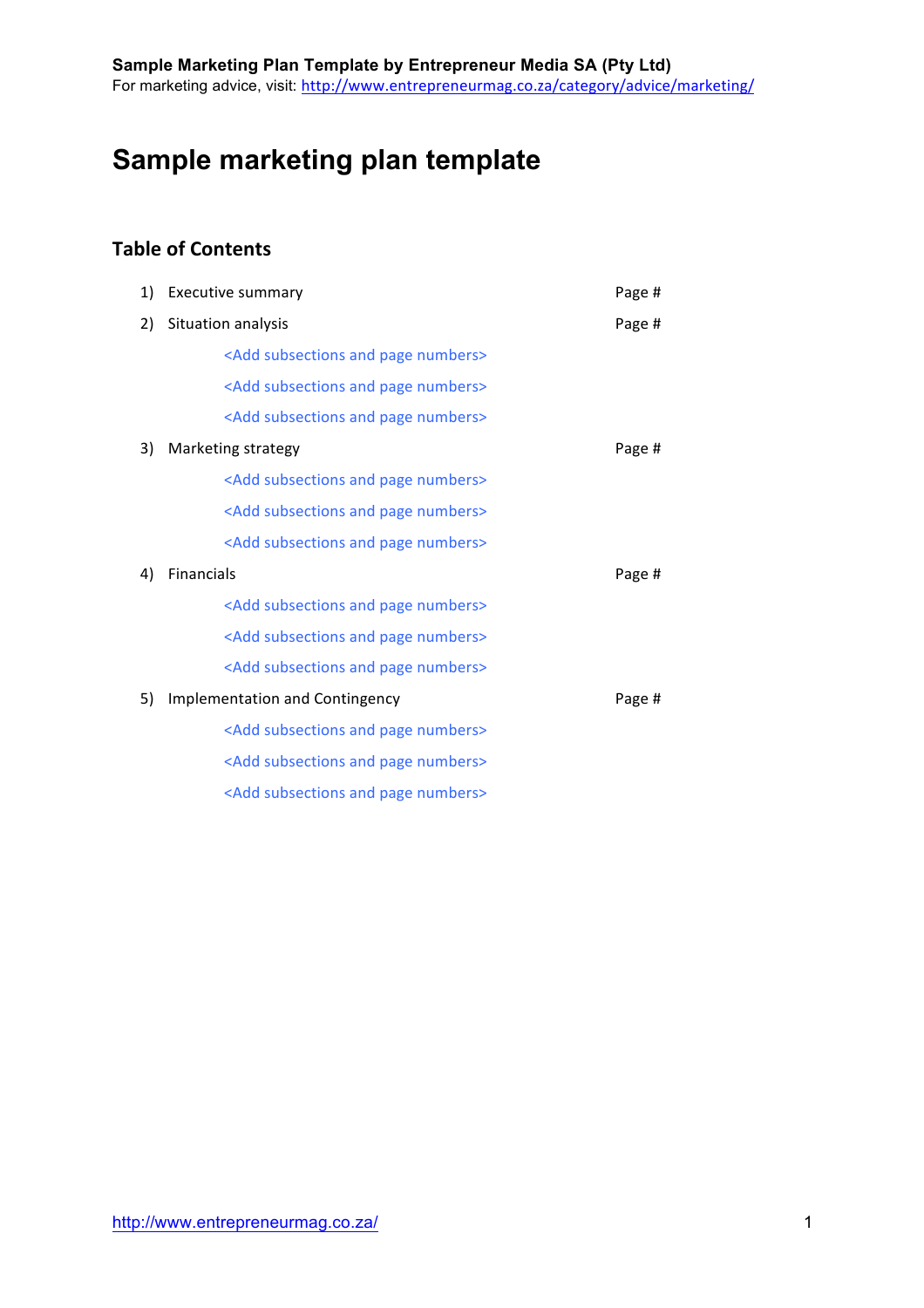### **Executive Summary**

In half a page or less summarise the most important aspects of the business. Cover aspects of who the company is and what it is about, including unique aspects. Briefly describe the company's history.

In a new paragraph describe the company's mission, vision and its goals (including financial and nonfinancial). You may also choose to include a paragraph about core competencies.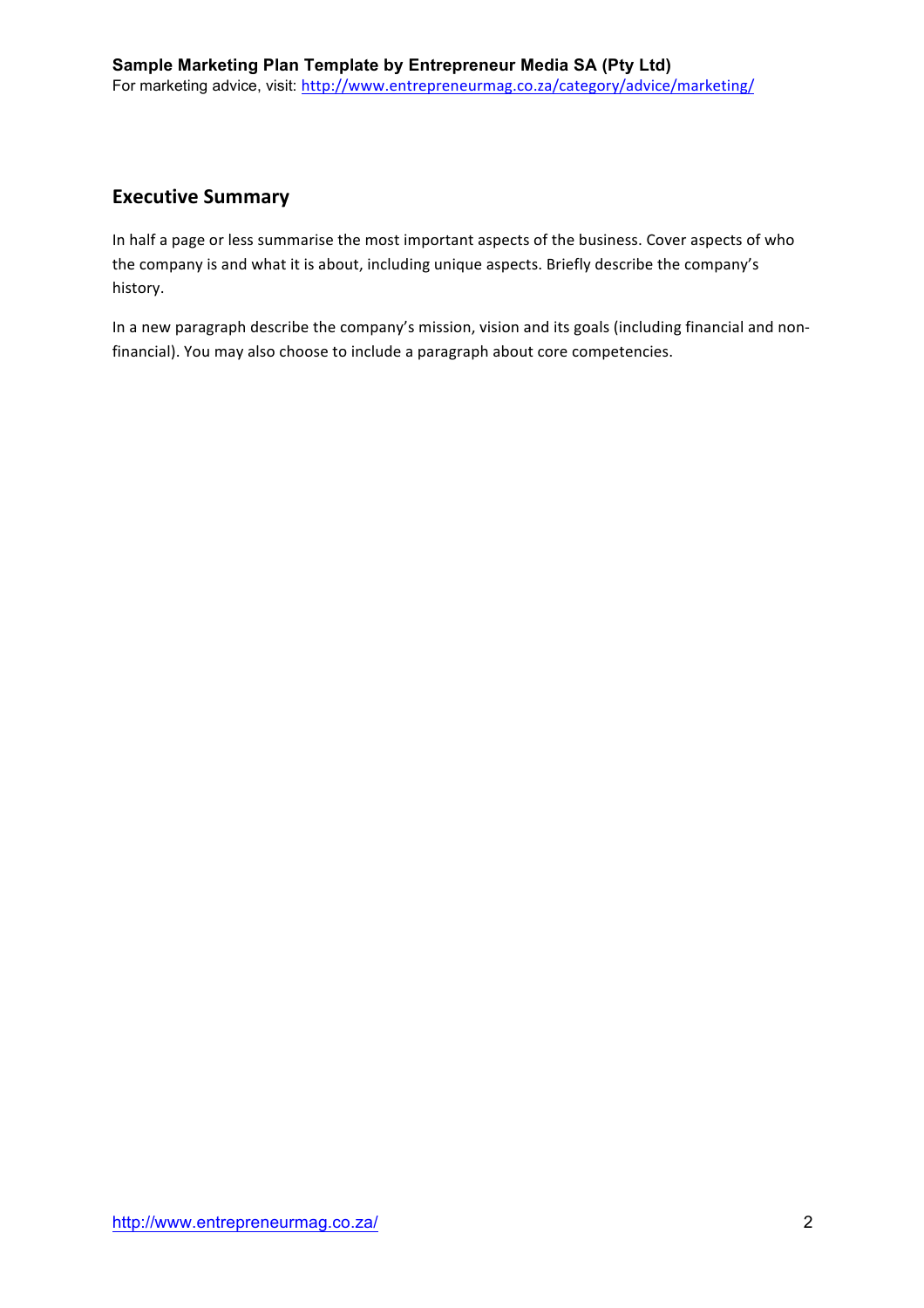### **Situation analysis**

This section is comprised of several components. Before each component is broken down in detail, provide a general situational context: e.g. Company X is in its second year of operation in the mechanical industry, providing solutions in x, y and z. Key things to mention about the company are the 'what', and 'how'.

#### a. **Market summary**

In approximately two pages describe who your most important customers are: Describe the market demographic, their needs, trends, growth, and sensitivities (including likes and dislikes).

#### b. **SWOT** analysis

In one page, break down the company's

- Strengths
- Weaknesses
- Opportunities
- Threats

#### c. **Competition**

In between half to one page, describe your competition: Who are they? What is their offering? What do they do better than you? How are they a threat to your business?

#### d. **Services**

What are the primary services or products offered by your company?

#### e. **Keys to success**

What distinguishes your business from the competition? List points for what needs to be done to stand above competition and stand out in the market? Are there critical issues that need to be addressed in order to achieve success?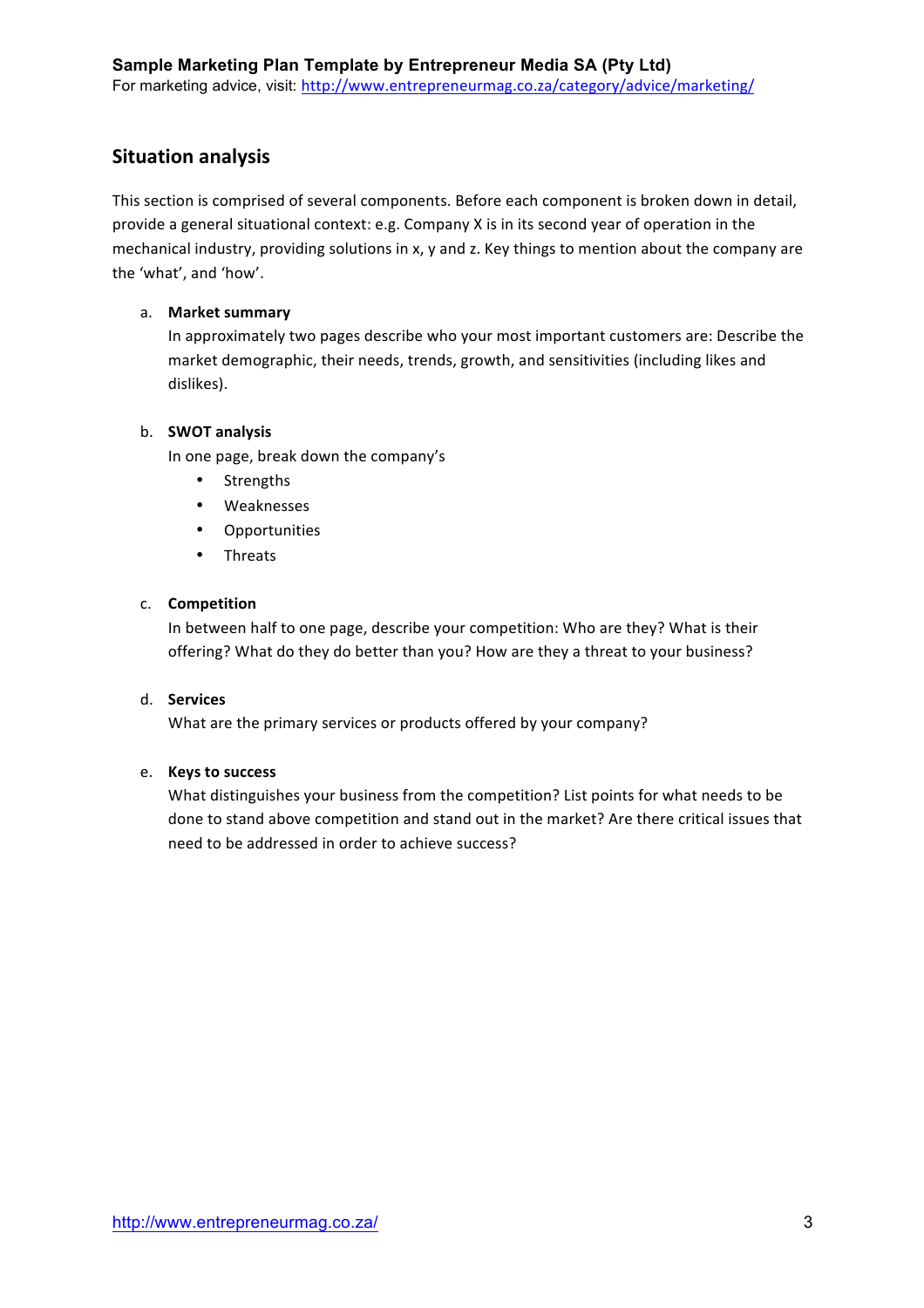## **Marketing strategy**

In a paragraph describe the company's mission, marketing objectives and financial objectives.

a. **Target market** 

Detail market demographic including their needs, trends and growth

#### b. **Positioning!**

Where are you in the market and where do you intend going?

#### c. **Marketing mix**

Detail the proposed marketing mix through:

- Product strategy
- Distribution strategy
- Promotional strategy
- Pricing strategy
- Market research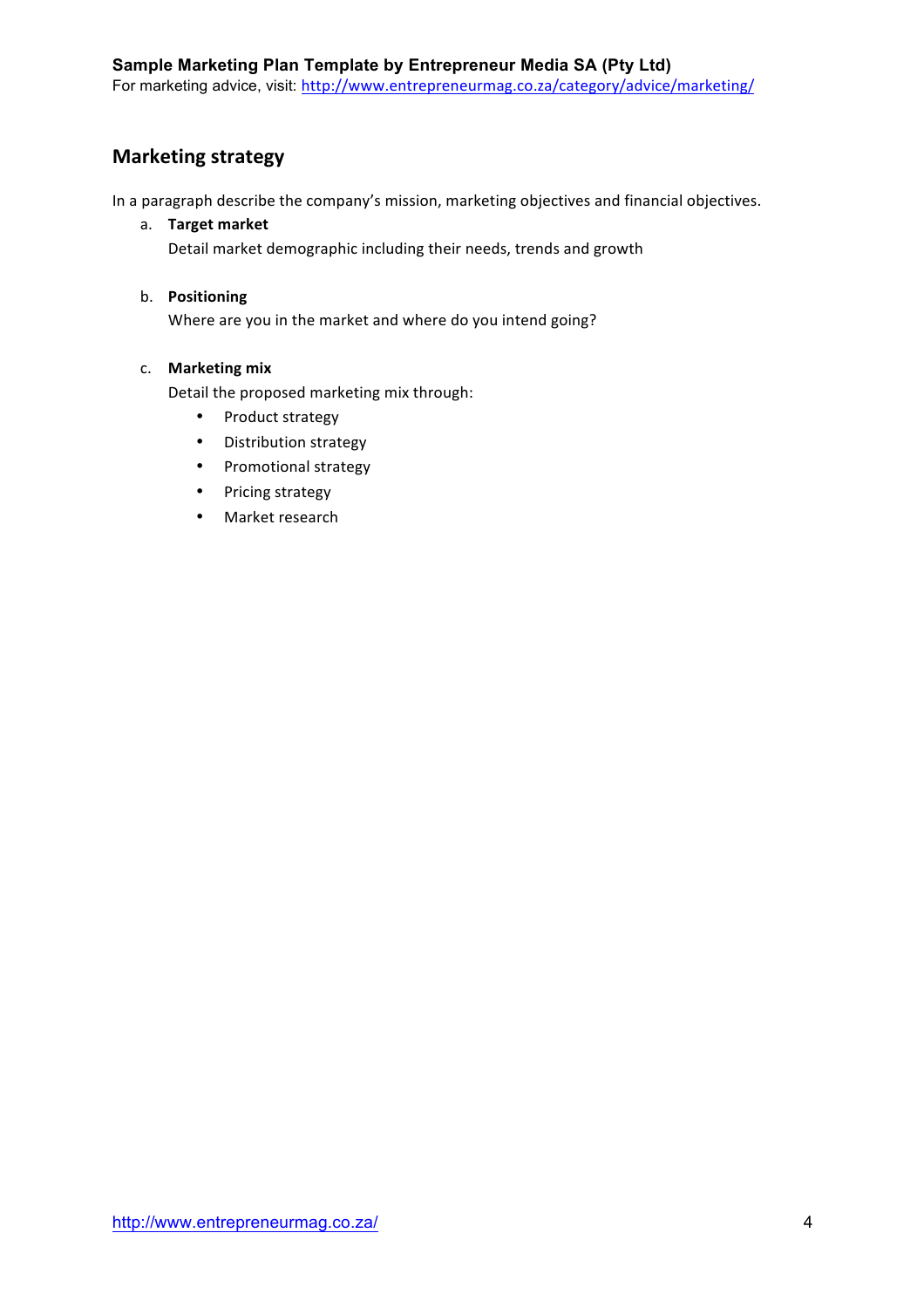### **Financials**

Describe the company's budget, schedule and monitoring. Then in greater detail describe:

- a. **Break-even analysis**
- b. **Sales forecasts** including a breakdown by partner, segment and region if applicable

#### c. **Expense!Forecast**

including a breakdown by partner, segment and region if applicable

- d. Linking expenses to strategy and tactics
- e. **Contribution to margins**